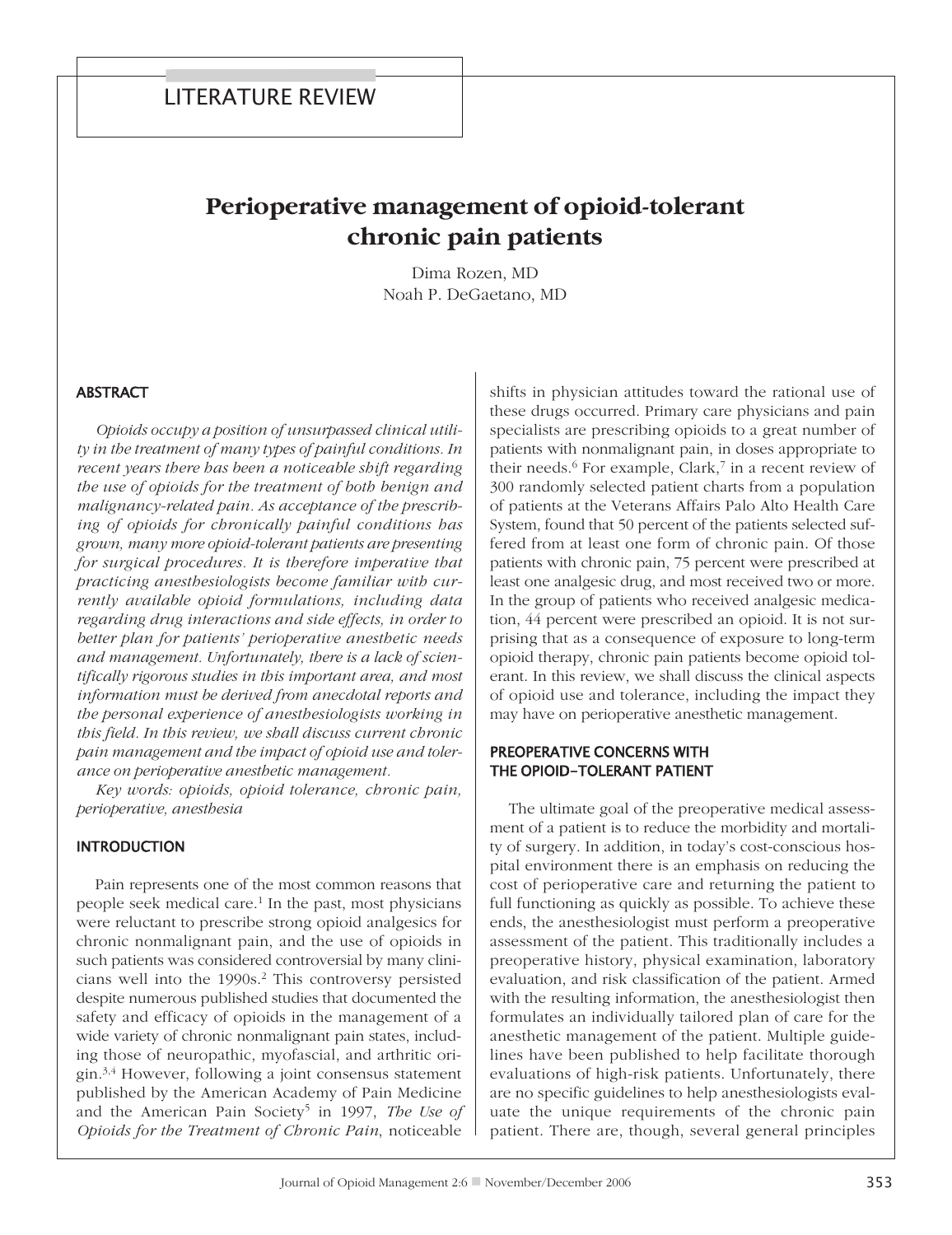| Table 1. Commonly used single opioid preparations |                                          |                                                                |                                                                                                                                                                                                                           |  |
|---------------------------------------------------|------------------------------------------|----------------------------------------------------------------|---------------------------------------------------------------------------------------------------------------------------------------------------------------------------------------------------------------------------|--|
| Opioid name                                       | Preparation                              | Dosage forms                                                   | <b>Comments</b>                                                                                                                                                                                                           |  |
| Morphine                                          |                                          |                                                                |                                                                                                                                                                                                                           |  |
| MS Contin                                         |                                          | 15, 30, 60, 100, 200 mg                                        | Q12 h dosing; tablets or capsules must                                                                                                                                                                                    |  |
| Kadian                                            | Sustained-release oral<br>tablet/capsule | 20, 30, 50, 60, 100 mg                                         | not be broken, chewed, crushed, or<br>dissolved due to the risk of rapid<br>release and absorption of a potentially<br>fatal dose of morphine                                                                             |  |
| Avinza                                            |                                          | 30, 60, 90, 120 mg                                             |                                                                                                                                                                                                                           |  |
| Oramorph ST                                       | Oral liquid                              | 10 mg/5 ml, 10 mg/2.5 ml, 20<br>mg/5 ml, 20 mg/ml, 100 mg/5 ml |                                                                                                                                                                                                                           |  |
| Roxinol                                           |                                          | 10 mg/2.5 ml, 20 mg/ml, 100<br>$mg/5$ ml                       |                                                                                                                                                                                                                           |  |
| Actiq                                             | Transoral delivery system                | 200, 400, 600, 800, 1200, 1600 $\mu$ g                         | Only indicated for the management of<br>breakthrough pain in patients who are<br>already receiving and who are tolerant<br>to opioid therapy                                                                              |  |
| Oralet                                            |                                          | 100, 200, 300, 400 $\mu$ g                                     |                                                                                                                                                                                                                           |  |
| Oxycodone                                         |                                          |                                                                |                                                                                                                                                                                                                           |  |
| Oxycontin                                         | Sustained-release tablets                | 10, 20, 40, 80, 160 mg                                         | Q12 h dosing; tablets or capsules must<br>not be broken, chewed, crushed, or<br>dissolved due to the risk of rapid<br>release and absorption of a potentially<br>fatal dose of oxycodone                                  |  |
| OxyIR                                             | Immediate-release tablets                | 5 <sub>mg</sub>                                                |                                                                                                                                                                                                                           |  |
| OxyFast                                           | Oral liquid                              | $20$ mg/ml                                                     |                                                                                                                                                                                                                           |  |
| Hydromorphone                                     |                                          |                                                                |                                                                                                                                                                                                                           |  |
| Dilaudid                                          | Tablet                                   | 8 mg                                                           | Contains sodium metabisulfite, a sul-<br>fite that may cause allergic-type reac-<br>tions including anaphylactic symp-<br>toms and life-threatening or less<br>severe asthmatic episodes in certain<br>susceptible people |  |
| Dilaudid liquid                                   | Oral liquid                              | 5 <sub>mg</sub>                                                |                                                                                                                                                                                                                           |  |
| Methadone                                         |                                          |                                                                |                                                                                                                                                                                                                           |  |
| Dolphine                                          | Tablet                                   | 5, 10 mg                                                       | Dose-dependent prolongation of the<br>QT interval                                                                                                                                                                         |  |
| Fentanyl                                          |                                          |                                                                |                                                                                                                                                                                                                           |  |
| Duragesic                                         | Transdermal delivery system              | 25, 50, 75, 100 µg/hr                                          | Apply every three days; fentanyl deliv-<br>ery may be altered by application of<br>heat                                                                                                                                   |  |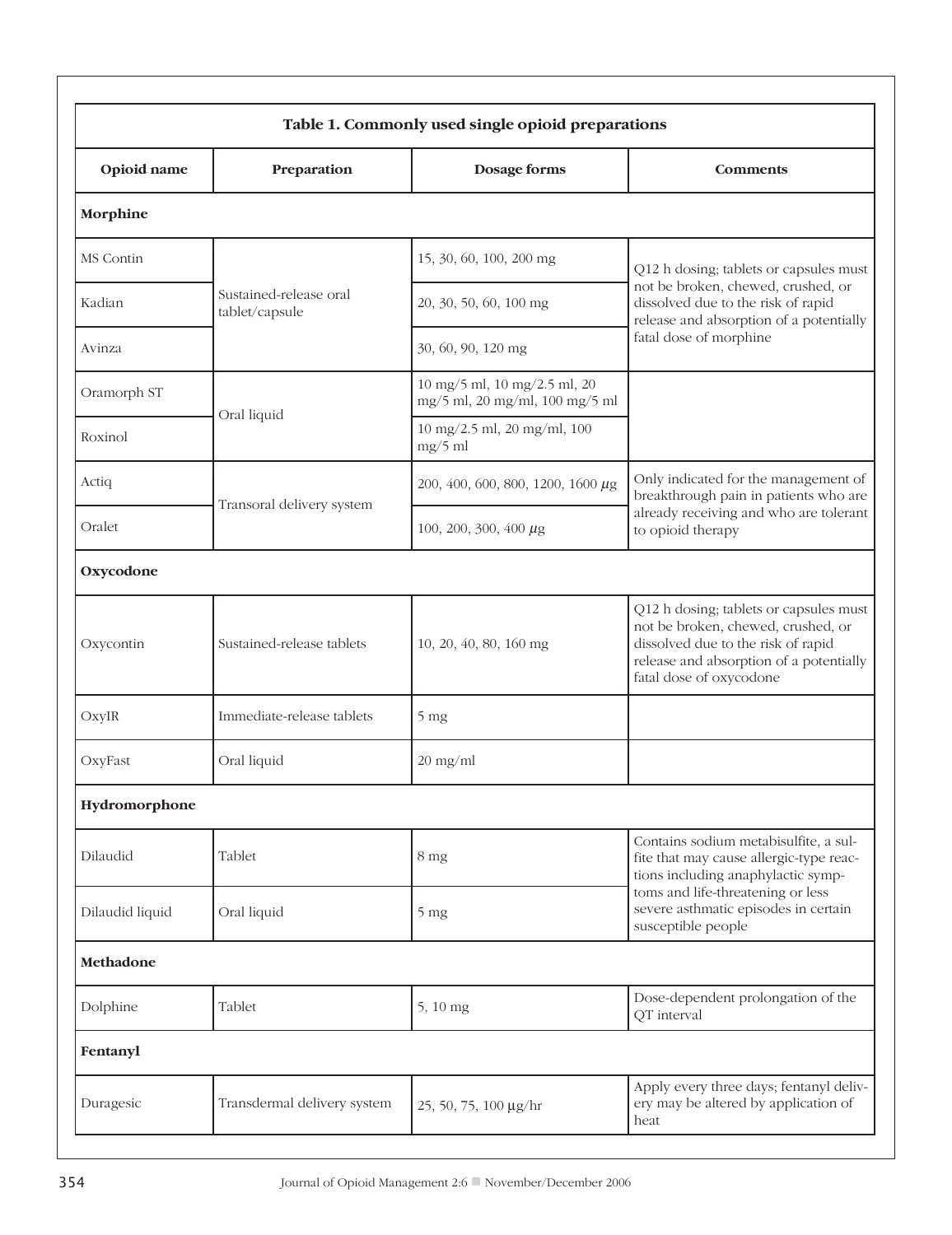that can help to guide the anesthesiologist in perioperative management of the opioid-tolerant patient.

During the initial patient assessment, the anesthesiologist should determine whether the patient is a chronic opioid user, while being careful to recognize that the terms "opioid user" or "abuser" may be considered derogatory labels by the patient. Patients are keenly aware of the significant social stigma surrounding opioid use and are entitled to privacy and the right to confidentiality. It is imperative to take a detailed history from these patients and to establish a good rapport through nonjudgmental communication. In some cases, patients may not be taking their medication as directed. A minority of these patients may be selling or trading their pain medicines. If there is concern regarding the validity of a patient's stated drug requirement, the medicine can be portioned out over a longer period of time, instead of giving a large and potentially dangerous single dose. Physicians should communicate to their patients that an improper dose of opiates can potentially result in either a life-threatening overdose or withdrawal phenomena associated with inadequate analgesia. Good rapport with the patients and a clear description of the expectations of the patients by hospital staff may help to promote an honest dialogue about drug history and medications. 8

A preoperative medication history should include the dose, frequency of ingestion, and time of last dose. All regular medications, including opioids and adjuvants, should be reviewed with the patient. Physicians should be well versed in the commonly used opioid preparations. Opioids are available in both sustained- and immediate-release forms, and they can be administered by a number of routes, including oral, parenteral, rectal, sublingual, transdermal, and transmucosal. The prototype opioid, morphine, represents the most commonly used type of opioid. Morphine and other opioids with short half-lives require frequent administration to maintain analgesia. Immediate-release morphine products provide about four hours of pain relief and need to be dosed accordingly. Controlled-release formulations such as MS Contin provide alternatives to frequent opioid administration. Medications with longer half-lives (e.g., methadone and levorphanol) yield analgesia for six to 12 hours. Some of the more common commercially available opioids are listed in Table 1.

Tolerance to opioids is characterized by shortened duration and decreased intensity of analgesia, euphoria, sedation, and other effects caused by depression of the central nervous system. Opioid tolerance is a predictable pharmacologic adaptation. Chronic opioid exposure results in a rightward shift in the dose-response curve, and patients require increasing amounts of a drug to maintain the same pharmacologic effects. In general, the higher the daily dose requirement, the greater the degree of tolerance development. Although there are no clear gradation guidelines,

individuals requiring the equivalent of 1 mg or more of intravenous (IV) morphine or 3 mg or more of oral morphine per hour for a period of longer than one month may be considered to have high-grade opioid tolerance. 9,10

Various studies and anecdotal clinical experience suggest that tolerance to various opioid side effects develops at different rates; this is termed "selective tolerance."11 The initial effects associated with opioid administration include analgesia, sedation, nausea and vomiting, respiratory depression, pupillary constriction, constipation, and euphoria or dysphoria. Tolerance to nausea and vomiting, sedation, euphoria, and respiratory depression occurs rapidly, while tolerance to constipation and miosis is minimal over any length of time. 12,13

Preoperative management of the opioid-tolerant patient begins with administration of the daily maintenance or baseline opioid dose, before induction of general, spinal, or regional anesthesia. Patients should be instructed to take the usual dose of oral opioid on the morning of surgery and, if applicable, to maintain any transdermal fentanyl patches. Because most sustainedrelease opioids provide 12 hours or more of analgesic effect, baseline requirements will generally be maintained during preoperative and intraoperative periods. However, with shorter-acting opioids or patients who have missed a dose prior to surgery, an "opioid debt" may develop preoperatively. Opioid debt has been defined as the daily amount of opioid medication required by an opioid-dependent patient to maintain his or her usual, prehospitalization opioid level. Discontinuation of opioids in a patient who is opioiddependent will result in a lowering of the opioid plasma level to a point below the patient's "comfort zone," leading into either early (subjective) or late (objective) withdrawal. In addition, hyperalgesia has been observed in association with opioid tolerance. 14

A patient-controlled analgesia (PCA) pump can be used but is limited in that it is designed primarily to maintain analgesia, not to establish analgesia or overcome an opioid debt. <sup>15</sup> In opioid-tolerant patients, if the opioid debt is not covered, the repeated bolus doses from a PCA pump are unlikely to achieve an analgesia effect. A background infusion should be considered in opioid-tolerant patients currently on high-dose opioid therapy. One anesthesia group advocates loading the opioid-tolerant patient with opioids in the operating room as the patient is waking from surgery. Opioid-tolerant patients who undergo major surgery can receive a low dose of intraoperative ketamine (0.25 mg/kg IV, up to 20 mg) for potential reduction in opioid tolerance and improved postoperative pain control. 16,17 Unless contraindicated, patients should also be instructed to take their morning dose of cyclooxygenase-2 inhibitor to reduce inflammatory responses to surgery and to augment opioid-mediated analgesia.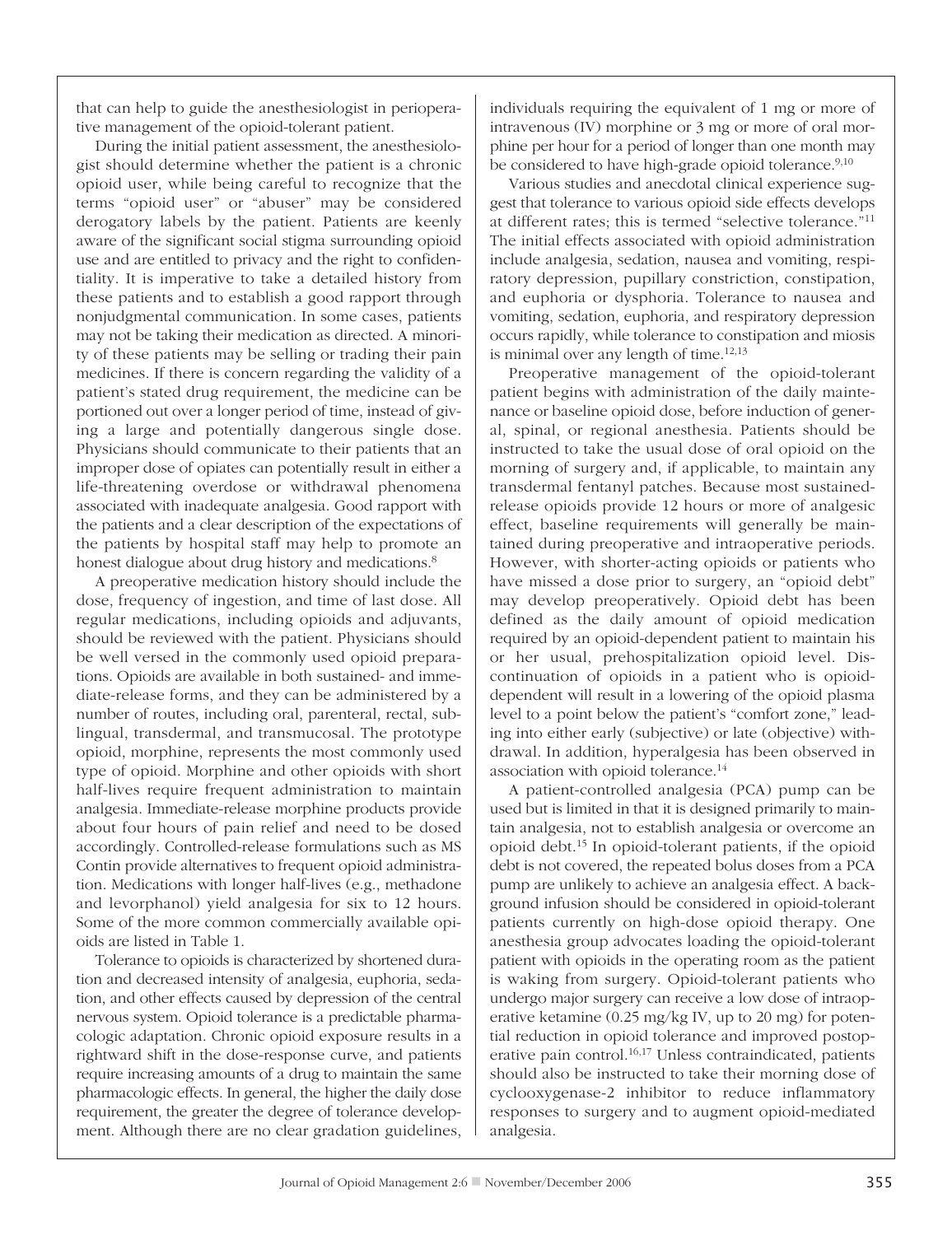Epidural and intrathecal opioid infusions delivered by internally implanted devices are generally maintained throughout the perioperative period and are used to maintain baseline pain control. The only exception to this rule applies to patients receiving intrathecal infusions of the nonopioid relaxant baclofen. It may be advisable to discontinue or reduce the intrathecal infusion rate of baclofen during the immediate perioperative period, because the central nervous system effects and peripheral skeletal muscle relaxing effects of this medication may enhance neuromuscular blockade and increase the incidence of hypotension and excessive sedation. 18

In addition, two areas of concern in the opioid-tolerant patient that can be investigated during the preoperative interview are the risk of gastric aspiration and cardiac arrhythmias. Perioperative aspiration of gastric contents is a potentially fatal complication of anesthesia. The classic example is the patient in acute pain and with a full stomach who must have emergency surgery. Patients who are pregnant, obese, or diabetic; those with gastroesophageal reflux; or those with a hiatal hernia all may be at risk for aspiration of gastric contents and subsequent chemical pneumonitis.

Delay in gastric emptying may be caused by decreased gastric motility and gastric tone or increased pyloric tone. The tone of the pyloric sphincter regulates the outflow to the duodenum. The pylorus has a rich enkephalinergic innervation, and several studies have demonstrated that opioid administration delays gastric emptying, presumably by increasing pyloric-sphincter tone. <sup>19</sup> Although the exact mechanism of inhibition of gastric emptying by opioids is unclear, both central and peripheral mechanisms have been implicated. 20-22 Unfortunately, there are no studies that assess the risk of aspiration in the opioidmaintained chronic pain patient. Nevertheless, it would seem prudent to consider all chronic pain patients who have been maintained on opioids for any length of time as being at high risk for gastric aspiration, and appropriate precautions should be taken. Particular attention should be paid in those cases where the dose or formulation has recently been changed.

Recent reports have also raised concern that methadone, a commonly used medication for the treatment of chronic pain, may prolong the QT interval (QTc when corrected for heart rate). Although reviews of the literature do not provide clear evidence of the arrhythmia-inducing effects of methadone, there are a number of authors who argue that their findings suggest an effect. 14,23-28 The QT interval on electrocardiogram (EKG) has gained clinical importance, primarily because prolongation of this interval can predispose patients to potentially fatal ventricular arrhythmias including ventricular tachycardia, ventricular fibrillation, and torsades de pointes. Multiple factors have been implicated in QT prolongation and torsades de pointes, including older age, gender, reduced left ventricular ejection fraction, left ventricular hypertrophy, ischemia, slow heart rate, and electrolyte abnormalities including hypokalemia and hypomagnesemia. 29-34 However, the studies that have examined this risk in chronic methadone patients are limited, and major references differ on whether methadone should be considered a risk factor for torsades de pointes. 28,35,36 Reviews of the literature do not provide clear evidence of the arrhythmic effects of methadone, and certain sources argue that it is improbable that methadone is a cause of QT prolongation. In a mixed sample of 104 methadone-treated patients, 32 percent had QTc prolongation, but none had a QTc duration beyond the value considered a definite risk for torsades de pointes (500 msec). 36-38 Although a large percentage of patients presented with QTc prolongation, the lack of serious prolongation in a sample of patients taking as much as 1200 mg of methadone daily is reassuring and suggests that the general risk of seriously prolonged QTc and torsades de pointes may be low in these patients. In addition, there are data suggesting that a relationship between dose and cardiac effects may be complex and related to gender and duration of treatment. The data indicate that the risk of methadone-induced QTc prolongation may be greater for males, especially soon after treatment is initiated. The lack of dose-dependent cardiac effects for male patients on methadone for 12 months or more suggests that tolerance to any possible cardiac effects of methadone in males may develop over time. 39

Further studies are needed to define the prevalence and severity of QTc prolongation and to identify predisposing factors, but at least two previous studies reported methadone-induced QTc prolongation. A widely cited retrospective case series by Krantz et al. <sup>40</sup> documented 17 cases of torsades de pointes in methadone-treated patients. In this review, the mean daily methadone dose was 397 mg/day, with a range of 65 to 1000 mg/day. Overall, 14 of 17 patients had at least one risk factor for arrhythmia in addition to methadone as a potential causative factor for ventricular arrhythmias. Seven patients had hypokalemia, and one patient had hypomagnesemia on initial presentation. Nine patients were receiving a potentially QT-prolonging drug (gabapentin), and one patient was taking a medication known to inhibit the metabolism of methadone (nelfinavir). Only three patients were found to have structural heart disease. The design of this study does not allow for determination of either the prevalence of QTc prolongation in patients taking methadone or the possible causal role of methadone. Moreover, seven of the patients in the study were hypokalemic, and this may have been the actual predisposing factor in these patients, rather than methadone.

Another study looked retrospectively at 190 patients treated with IV methadone and 301 treated with IV morphine over the course of 20 months. The risk appears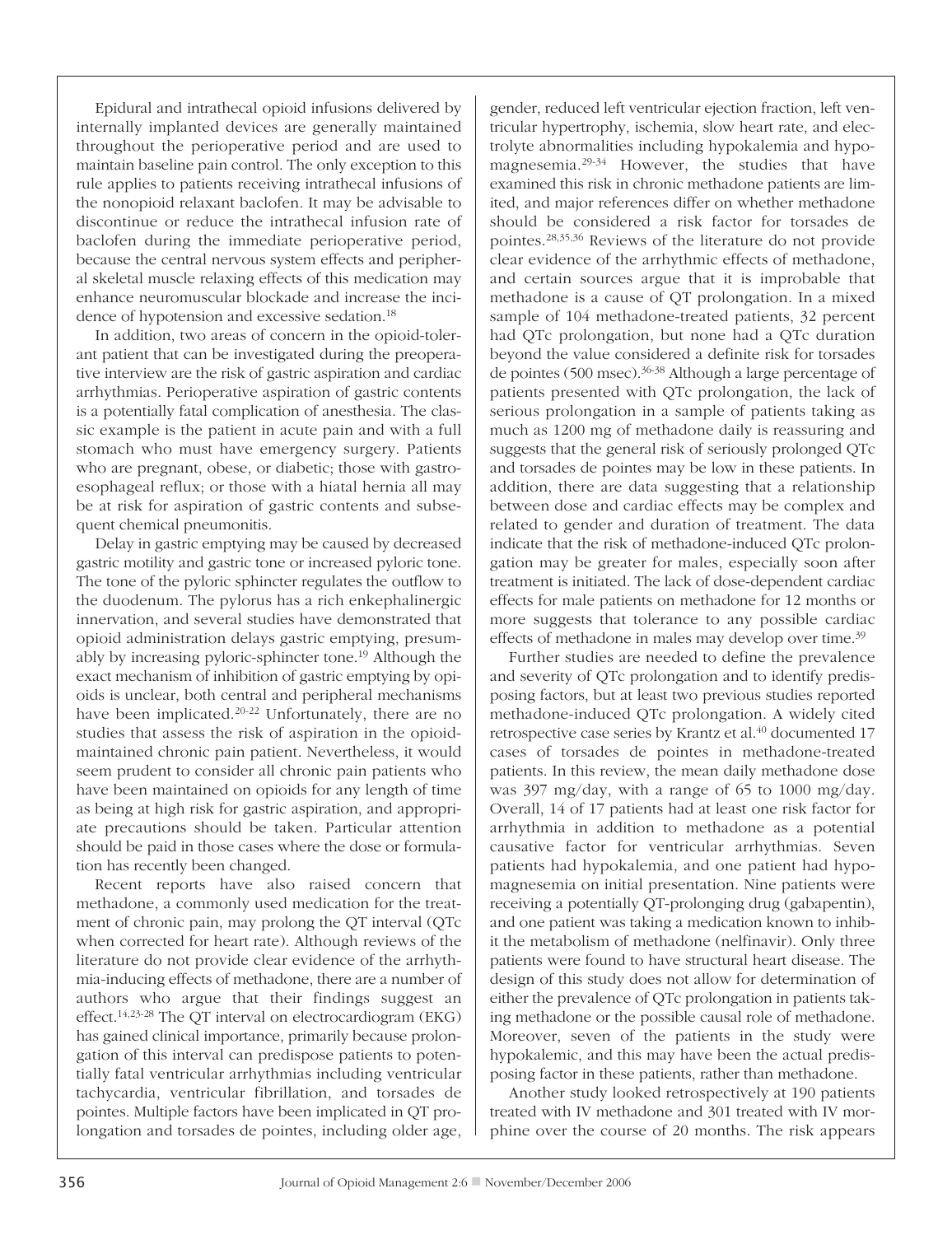greatest in the following situations: oral administration of doses greater than 200 mg/day, IV administration of methadone, and medical conditions or medications that predispose patients to QTc-interval prolongation. In the 47 methadone patients who underwent at least one EKG while receiving methadone, mean QTc duration increased significantly (by 42 msec) when compared to EKGs done while the patients were off methadone. In contrast, the QTc duration increased by only 9 msec for the 35 patients treated with morphine who also had at least one EKG. 25 Some of the currently used medications known to cause QT prolongation, and which may interact with methadone, are listed in Table 2.

A recent paper by Cruciani et al. <sup>39</sup> examines the measurement of QTc in patients receiving chronic methadone therapy. In this study, the overall mean QTc increased significantly, from 418 to 428 msec, but there were no instances of torsades de pointes in patients receiving up to 150 mg/day of methadone. There were no significant gender-related differences, although males' QTc increased by 13 msec while females' increased by 6 msec. These results suggest the absence of serious QTc prolongation, as well as the possibility of a dose-dependent effect in male patients on methadone for less than one year. The question of whether QTc prolongation lasted substantially beyond the two-month follow-up of the methadone-maintenance patients remains. Given the limited and exploratory nature of this study, no conclusions can be drawn about the risk of prolongation related to other variables, such as structural heart disease or the dose or duration of use of medications known to prolong QTc duration or increase serum methadone levels. Further studies are needed to address these potential risk factors, as well as to confirm the importance of gender and treatment duration on the cardiac effects of methadone. Although absence of QTc prolongation above 500 msec is reassuring, the data suggest that methadone may prolong QTc in males within one year of the start of treatment.

# intraoPerative concerns in the oPioid-tolerant Patient

The management of anesthesia in the opioid-tolerant chronic pain patient is usually determined by the potential interactions between medications, the nature and severity of the patient's underlying disease process, and the planned surgical procedure itself. Although there may not be an ideal anesthetic technique, several areas of concern deserve special attention in this patient population.

# Thermal regulation in patients using a fentanyl patch

In an effort to reduce the hypothermic effects associated

with general anesthesia, it is common practice for anesthesiologists to apply forced-air warming blankets to patients about to undergo surgical procedures, and these blankets are known to be capable of generating skin temperatures up to 43°C. While there are no current studies of the effects that warming blankets may have on transdermal fentanyl patches, anecdotal case reports suggest that this practice may lead to potentially dangerous complications. In addition, recent reports have suggested that temperature and anesthetic agents may alter the pharmacokinetics of the transdermal fentanyl system.

Transdermal fentanyl patches are manufactured so that the amount of the drug released into systemic circulation is proportional to the surface area of the patch. The system comprises a drug reservoir and a rate-limiting membrane with an impermeable backing that is applied to the skin via an adhesive coating. Pharmacokinetic studies indicate that after the first application, a depot of fentanyl is present in the upper layers of the skin. From this depot, fentanyl is released into circulation, resulting in a delayed onset of clinical effect, the length of which is highly variable (1.2 to 40 hours). <sup>41</sup> The time necessary to achieve a steady-state concentration of the drug may not be reached until 48 to 72 hours post-application, but once reached the concentration can be maintained as long as the patches are replaced regularly. Fentanyl continues to be absorbed into the systemic circulation following removal of the patch, with a terminal half-life of 13 to 25 hours. 42

Although fentanyl patches have proved relatively reliable in administering controlled amounts of the drug over long periods of time, recent case reports and small studies suggest that the amount of fentanyl delivered to the patient may be significantly altered in certain clinical situations. 43-48 Several factors that have been shown to influence serum fentanyl concentrations obtained from a transdermal delivery system in the perioperative period are body temperature, $^{46,48}$  anesthetic, $^{45}$  and direct or indirect warming of the transdermal delivery system itself. 43,47,48 Changes in body temperature alter skin perfusion and permeability, release of fentanyl from the drug reservoir, and total body clearance of fentanyl. <sup>49</sup> Because fentanyl is largely cleared by the liver, isoflurane and halothane, for example, may have different effects on the elimination of transdermally administered fentanyl due to their different effects upon hepatic function, <sup>50</sup> hepaticartery blood flow,<sup>51</sup> and hepatic sinusoidal blood flow.<sup>52</sup> The vascular uptake of fentanyl from dermal depots may also vary with the choice of anesthetic inhalant agents because of the variable peripheral vasodilation induced by different volatile gases. <sup>53</sup> An experimental animal study by Pettifer and Hosgood<sup>45</sup> compared the effects of halothane versus isoflurane on the serum concentration of transdermally applied fentanyl in both normothermic and hypothermic (35°C) conditions. Results of that study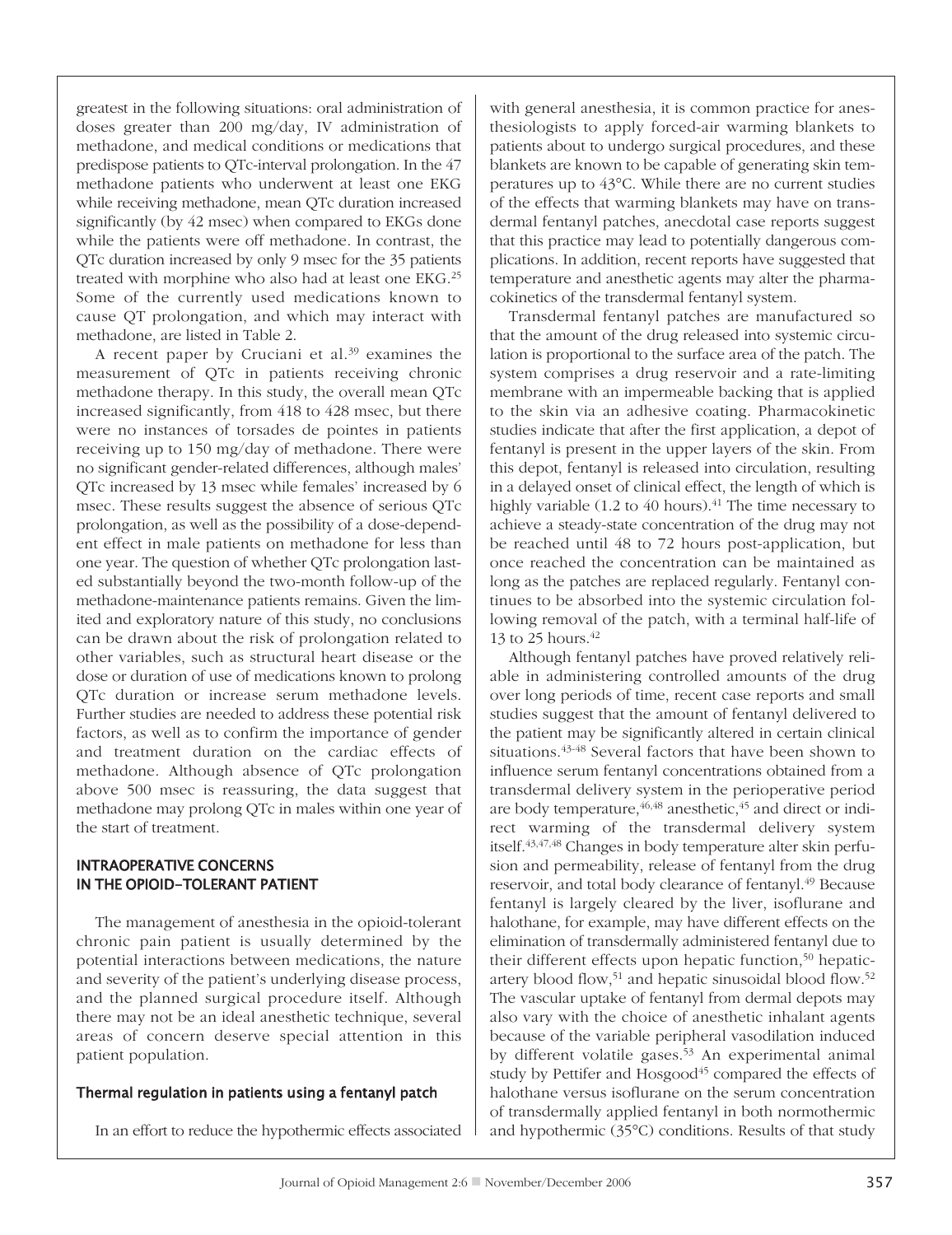| Table 2. Medications suspected to cause QT prolongation* |                                                                                         |                                                                                |  |  |
|----------------------------------------------------------|-----------------------------------------------------------------------------------------|--------------------------------------------------------------------------------|--|--|
| <b>Class</b>                                             | Very probable                                                                           | Probable                                                                       |  |  |
| Antiarrhythmics                                          | Amiodarone, Disopyramide, Dofetilide,<br>Ibutilide, Procainamide, Quinidine,<br>Sotalol |                                                                                |  |  |
| Antipsychotics                                           | Thioridazine                                                                            | Pimozide, Ziprasidone, Chlorpromazine,<br>Haloperidol, Olanzapine, Risperidone |  |  |
| Anti-infectives                                          | Clarithromycin, Erythromycin,<br>Gatifloxacin, Pentamidine, Sparfloxacin                | Fluconazole, Levofloxicin, Trimethoprin-<br>sulfamethoxazole                   |  |  |
| Antidepressants                                          |                                                                                         | Amitriptyline, Desipramine, Imipramine,<br>Sertraline, Venlafaxine             |  |  |
| Others                                                   | Droperidol, grapefruit, grapefruit juice                                                | Gabapentin                                                                     |  |  |
|                                                          |                                                                                         |                                                                                |  |  |

\*Modified version based upon Al-Khatib SM et al.: What clinicians should know about the QT interval. *JAMA*. 2003; 289(16): 2120-2127.

indicated that significant decreases in serum fentanyl concentration occurred in the isoflurane group in both the normothermic and hypothermic conditions as compared to halothane. It was postulated that isoflurane produced a greater reduction in cutaneous blood flow, which resulted in reduced vascular uptake of the dermal fentanyl depot.

The effects of applied heat on transdermal fentanyl delivery have also been studied recently. 44-48 In an effort to speed up the transdermal absorption of fentanyl, Shomaker et al. <sup>47</sup> studied the effects of applying a heat pack to the transdermal fentanyl patch in six healthy, adult volunteers in an open, two-period, randomized, crossover study. In this study, a  $25 \mu g/hr$  fentanyl patch was applied to each volunteer for a total of 240 minutes, both with and without the application of heat. The heat source used was a Controlled Heat Aided Drug Delivery (CHADD) patch (ZARS, Inc., Salt Lake City, UT), which was specifically designed to pass heat through the fentanyl patch, increasing skin temperature to  $41^{\circ}$ C,  $\pm 1^{\circ}$ C. Data analysis was conducted to examine the plasma concentration of fentanyl over a four-hour period in the heat versus no-heat groups. The results of this study showed that there was a four-fold difference in plasma concentrations of fentanyl between the heat group ( 0.39 ng/ml) and the no-heat group (0.11 ng/ml). They postulated that the use of heat drives the drug from the patch, through the subcutaneous skin depot known to be present in transdermal drug delivery, and into the systemic circulation.

Case reports now suggest that the accidental presence of a heat source near the application site of a fentanyl patch has led to adverse outcomes. <sup>48</sup> Frolich et al. 43 recently published a case report on how the effects of warming blankets on transdermal fentanyl patches can lead to dangerous complications. In this case, a 57-year-old woman with a past medical history of reflex sympathetic dystrophy was receiving multiple analgesic medications, including transdermal fentanyl 75  $\mu$ g/hr, gabapentin 600 mg/day, baclofen 5 mg TID, sertraline 50 mg/day, and acetaminophen/oxycodone 325 mg/5 mg for breakthrough pain. She underwent an open reduction and internal fixation of a right tibial stress fracture. The patient had a lumbar epidural catheter placed at the L3-L4 interspace for intra- and postoperative analgesia. The catheter was tested with 3 ml of 1.5 percent lidocaine with epinephrine, but it was not used during the procedure. General anesthesia was induced and maintained with IV propofol, and a laryngeal-mask airway was inserted to facilitate spontaneous ventilation with a 50 percent air-oxygen mixture. The patient was noted to have a three-day-old transdermal fentanyl patch on the left side of her chest. The patch was left in place during the procedure, and an upper-body warming blanket was then placed over the patient, covering the site of the patch. Her respiratory rate at the beginning of the procedure was noted to be 16 breaths/min, with a tidal volume of 300 ml. No changes were made in the anesthetic, but over the next hour a steady decrease in respiratory rate was noted. The rate fell to three breaths/min, with a tidal volume of 800 ml, and her pupils were noted to be pinpoint bilaterally. Fortunately, following multiple doses of naloxone and close postoperative observation, the patient made an uneventful recovery. It was also interesting to note in this case that the patient's recorded core temperature had decreased to 34.9°C, with the associated exposed-skin temperature probably being lower. The authors speculated that following the application of the warming blanket significant increases in skin temperature and perfusion occurred, which were likely responsible for increased transdermal delivery of fentanyl into the systemic circulation.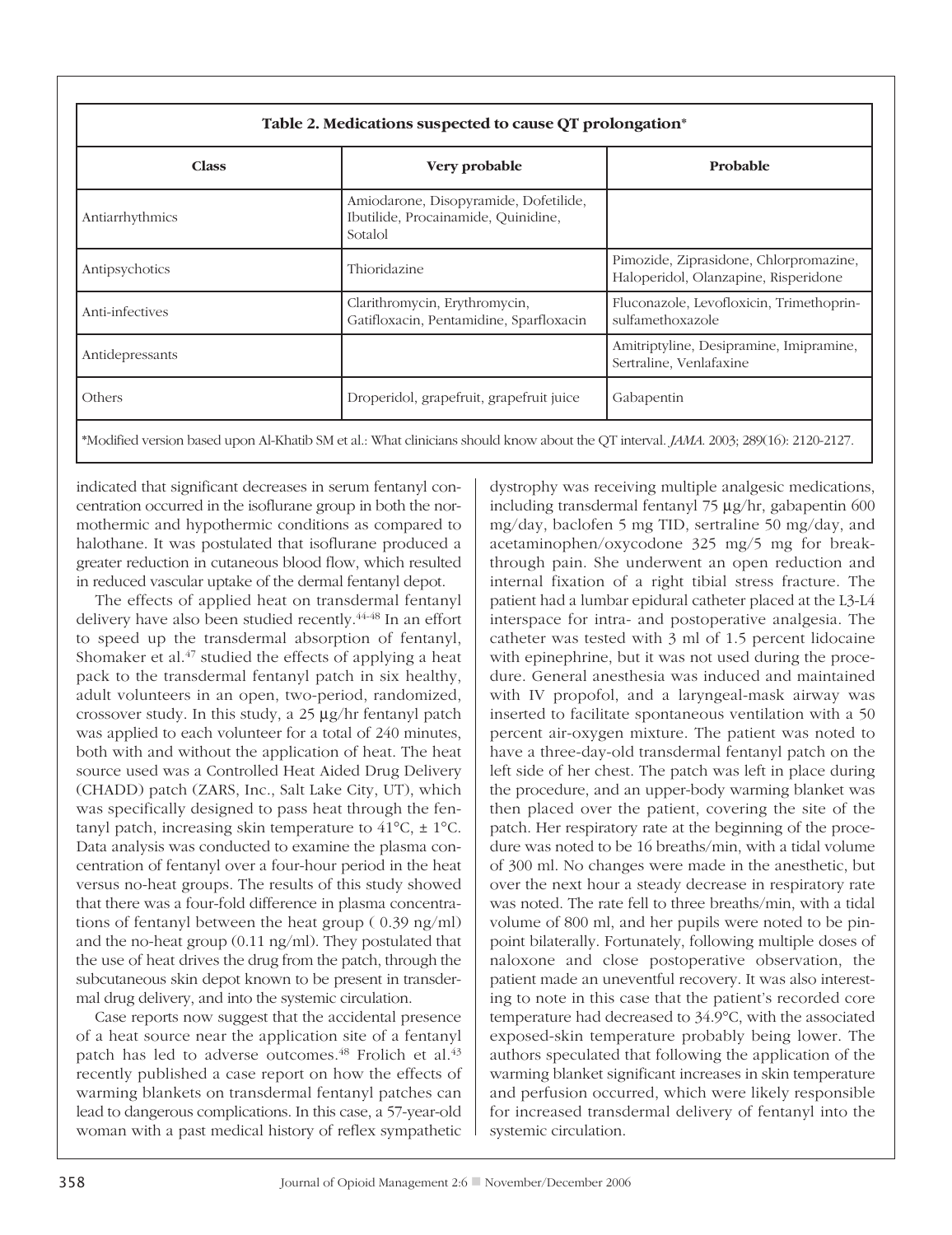This case illustrates a potentially serious adverse event that can occur with the transdermal fentanyl delivery system. While product labeling of the fentanyl patch includes a warning advising patients to avoid exposing the application site to direct heat sources, no specific recommendations or precautions are provided for the intraoperative use of fentanyl patches. Anesthesiologists need to be aware of the potential variations in systemic absorption that can occur when the fentanyl patch is exposed to a heat source.

### intraoperative analgesic requirements

The intraoperative and postoperative analgesic requirements of opioid-naïve patients, as well as those with a history of chronic opioid use and tolerance, may vary widely in terms of the dosage of opioid necessary to produce effective analgesia. 54-56 There are few published reports that can guide the anesthesiologist in determining the intraoperative opioid requirements in this population of patients. In a retrospective study, Weintraub et al. 57 contrasted the opioid requirements of 37 patients who underwent liver transplantation surgery and who were on chronic methadone maintenance therapy with a casematched sample of 19 liver transplant recipients not receiving methadone maintenance therapy and not opioid tolerant. Intraoperative opioid requirements were determined from a review of operating room records and were analyzed by comparing mean doses of IV fentanyl. The authors found that the mean fentanyl dose in the opioid-tolerant group was significantly higher  $(3,175 \mu g)$ than in the opioid-naïve group  $(1,324 \mu g)$ . In addition, they reviewed the postoperative analgesic requirements of these patients and found similar results. The mean daily postoperative analgesia requirements were significantly higher in the opioid-tolerant group (67.86 mg/day of morphine) when compared to the opioid-naïve group (12.17 mg/day of morphine). Unfortunately, the authors do not indicate how they made these intraoperative or postoperative determinations. While these findings are not surprising, they provide little guidance for determining the intraoperative analgesic requirements for individual opioid-tolerant patients.

Perhaps a more rational and quantifiable approach to the determination of individual opioid requirements in the chronic pain patient is one based upon existing data suggesting that the minimum effective plasma concentration of fentanyl necessary to provide adequate analgesia is approximately 25 to 30 percent of the concentration associated with significant respiratory depression. 58,59 A group from the University of Utah Medical Center has recently published a case report on the use of a novel technique to determine individual opioid requirements in the opioid-tolerant patient. <sup>60</sup> In this report, a 47-year-old female presented to the operating room for a repeat tricuspid valve replacement. The patient had a history of chronic pain and was receiving multiple analgesic medications, including sustained-release morphine 400 mg/day, two 100 µg/h transdermal fentanyl patches, and oxycodone 120 mg every eight hours. To assess the patient's response to opioids, the authors used a largedose fentanyl infusion immediately before anesthetic induction. The goal was to determine the amount of fentanyl required to achieve clinically relevant endpoints, including apnea and/or unresponsiveness. In the operating room, standard monitors were applied and a radial artery catheter was inserted. An IV infusion of fentanyl was started at a rate of  $2 \mu g/kg/min$ , based upon an ideal body weight of 69 kg. No other adjunctive anesthetics were administered during the fentanyl infusion. The infusion rate was increased incrementally until a final rate of  $40 \mu g/kg/min$  had been reached and the patient was noted to be unresponsive. The total dose of fentanyl administered at the time of unresponsiveness was 24 mg  $(340 \mu g/kg)$ . The patient was then induced with etomidate and rocuronium to facilitate endotracheal intubation. A continuous infusion of fentanyl was then started at a rate of  $2 \mu g/kg/h$  and maintained throughout the surgical procedure.

The same authors then attempted to determine the opioid requirement necessary to provide subsequent analgesia. Using pharmacokinetic simulation software, the authors determined the effect-site concentration of fentanyl achieved at the time of unresponsiveness was 293 ng/ml, and to maintain a plasma level of fentanyl corresponding to 25 percent of that value an infusion rate of  $33 \mu g/kg/min$  would be required. A PCA pump was programmed to allow a total hourly dose of 33  $\mu$ g/kg/h by delivering fentanyl at a basal rate of 16.5  $\mu$ g/kg/h with a lockout interval of 15 min and a demand dose of 250 µg. One hour after arrival in the ICU, the patient was easily awakened and able to follow commands. The patient, according to the authors, reported being satisfied with her quality of analgesia and denied any recall or pain associated with the operative procedure. She specifically commented that her experience during this perioperative course was markedly improved compared with prior surgeries. Four days after the surgery, the transition to oral and transdermal opioids was begun. By the fifth postoperative day, the patient's pain was successfully managed without IV medications, and the remainder of her postoperative course was noted to be uneventful.

Clearly, opioid-tolerant patients have analgesic requirements that are significantly higher than those of opioidnaïve patients. While the large-dose fentanyl infusion technique is a useful tool that makes it possible to accurately define the limits of a patient's opioid tolerance, it is not practical for the majority of patients encountered by anesthesiologists. Because there may be significant interpatient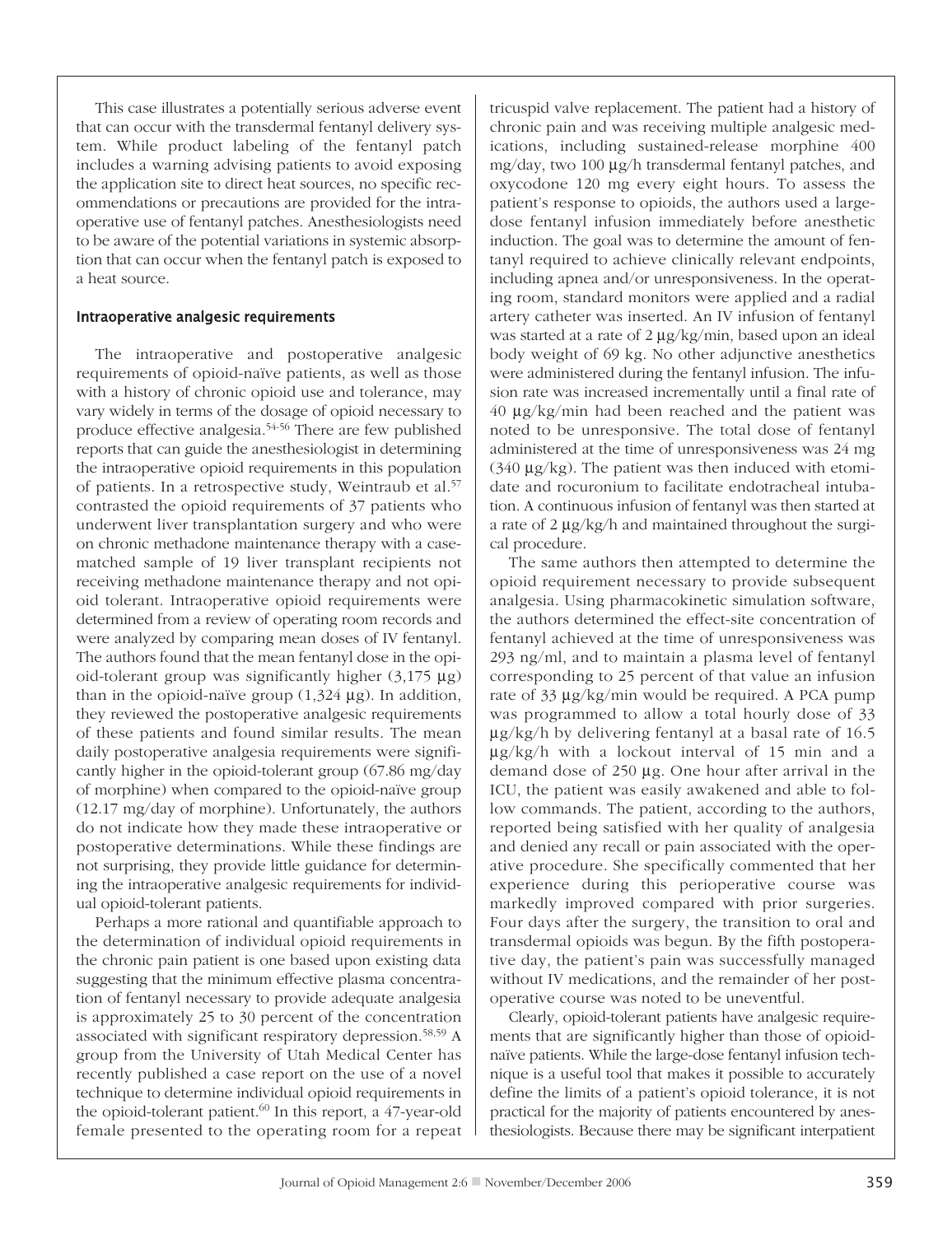variability in opioid-dose requirements, intraoperative vital signs, including heart rate, respiratory rate, and degree of pupil dilation, should be closely monitored. The amount of opioids necessary to ensure adequate analgesia in any given patient can generally be assumed to be 50 to 300 percent in excess of the opioid dose given to the naïve patient. <sup>61</sup> One technique that may help to gauge the adequacy of intraoperative opioid dosing is to reverse neuromuscular blockade and allow patients to breathe spontaneously at the later stages of general anesthesia. Patients with respiratory rates greater than 20 breaths/min and exhibiting slight to markedly dilated pupils generally require additional opioid dosing. IV boluses of morphine, fentanyl, or hydromorphone are titrated as needed to achieve a rate of 12-14 breaths/min and a slightly miotic pupil. The optimal intraoperative dose avoids undermedication and overmedication, both associated with adverse perioperative outcomes. 62,63

# PostoPerative concerns in the oPioid-tolerant Patient

Expert opinion suggests that, whenever possible, opioid-tolerant patients should be offered regional anesthesia or analgesia, particularly for surgical procedures performed on the extremities. 64,65 Techniques that may be considered include tissue infiltration and nerve and plexus blockade. Patients may be discharged with indwelling brachial plexus catheters, and local anesthetic can be infused for up to 48 hours via disposable pumps. Other interventions may include injection of local anesthetics and opioids into disc spaces or the iliac crest for spinal surgery. The goal is to minimize pain perception and reduce, but not completely eliminate, the use of oral or parenteral opioids for baseline requirements in opioid-tolerant patients.

In patients who have undergone general anesthesia with surgical procedures not amenable to regional anesthesia or analgesia, a continuous parenteral opioid infusion or IV PCA provides useful options for effective postsurgical analgesia. Initiation of IV PCA in the recovery room minimizes the risk of undermedication and breakthrough pain that may occur during patient transport to the surgical care unit. A basal infusion equivalent either to the patient's hourly oral dose requirement or one to two PCA boluses/h may be added to maintain baseline opioid requirements. Basal infusions may not be necessary in patients receiving baseline analgesia via transdermal fentanyl patches or by implanted epidural or intrathecal devices.

The importance of providing adequate analgesics in the postoperative period and understanding the physiologic adaptation that can occur with opioid administration has been underscored by a recent case

report by Higa et al.<sup>66</sup> at the Bariatric Surgery Center in Fresno, California. They describe the case of a 27-yearold woman with a medical history significant for mild depression, for which she was treated with sertraline, who underwent uncomplicated laparoscopic Roux-en-Y gastric bypass surgery. The patient subsequently developed a chronic and unremitting course of nausea, vomiting, abdominal distention, and pain that resulted in seven readmissions to the hospital, numerous and extensive diagnostic evaluations, and five surgical procedures, all of which failed to relieve her symptoms. It was only in retrospect that the physicians involved in this case realized that the patient had become opioid tolerant during her multiple hospitalizations and that her symptoms were the result of opioid withdrawal. Following a trial of methadone 20 mg/day, her symptoms completely resolved. After that the patient did not require any hospital readmissions and her symptoms of depression were alleviated, and she has continued to do well. The physicians in this case underestimated the patient's physiological response to perioperative opioid analgesia and the level of dependence that developed during the course of her hospitalization.

# **DISCUSSION**

Safe and effective care of the opioid-tolerant patient requires that the anesthesiologist correctly assess the patient's degree of tolerance and modify perioperative procedure accordingly. Unfortunately, scientifically rigorous studies in this important area are lacking, and most information must be derived from anecdotal reports and the personal experience of anesthesiologists. Furthermore, chronically administered opioids are often mismanaged in the perioperative setting because of unrecognized patient usage, fear of overdose, or temporary unavailability of the oral route of administration. Significant reductions in opioid dosage from preprocedural levels may lead to hyperalgesia in the perioperative period. Potentially adding to this problem is the presence of pain caused by the surgical procedure itself.

The studies and case reports described above were designed to explore the influence of chronic opioid administration on perioperative anesthetic management. Awareness of the special concerns of this patient population and administration of appropriate doses of analgesics, as well as continuous clinical monitoring, remain the keys to successful perioperative anesthetic management. The anesthesiologist plays the key role in developing and implementing a safe and effective perioperative management strategy for the opioid-tolerant patient. We have included some basic guidelines in Table 3 to aid in the formulation of an effective management plan.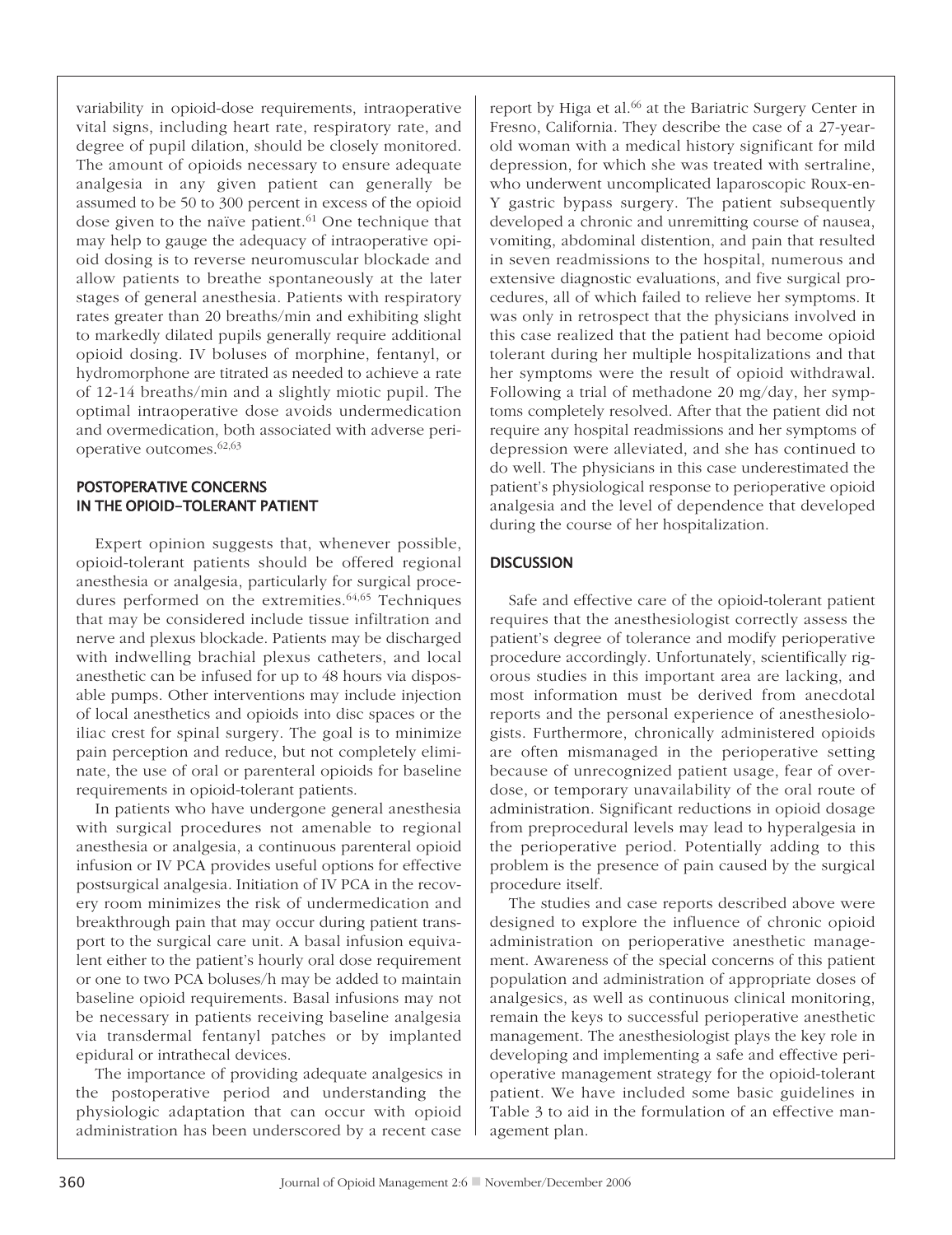## **Table 3. Perioperative anesthetic management guidelines for opioid-tolerant patients**

#### **Preoperative**

1. Preoperative evaluation should include early recognition of possible opioid tolerance. Determine that patient received usual baseline opioid medications. Determine total opioid-dose requirement.

2. Review baseline EKG for signs of possible QT prolongation; generally 440 msec is considered the upper limit of normal. Dangerous arrhythmias have been shown to occur if the heart rate is slow (< 60) and the QT is > 600 msec. Obtain cardiology consultation if QT is prolonged.

3. Reassure the patient regarding possible fears of pain control, intraoperative awareness, etc.

4. If the patient has an implanted infusion device, continue usual dosage of opioid, but consider reducing intrathecal dose of baclofen.

5. Consider all opioid-tolerant patients as possibly having full stomachs and take usual precautions.

## **Intraoperative**

1. Maintain all baseline opioids, including transdermal, IV, and intrathecal forms (except baclofen).

2. Avoid placing warming blankets or other warming devices over or near transdermal fentanyl patches.

3. Avoid administering any medication known or suspected to interact with patient's current analgesic and adjuvant regimen.

4. Anticipate that intraoperative analgesic requirements may be 50 to 300 percent greater than in the opioid-naïve patient. Closely monitor vital signs for indication of under- or overmedication.

5. Consider early reversal of the patient to allow for spontaneous breathing, and titrate opioid dose to achieve a respiratory rate of 12 to 14 breaths/min and a slightly miotic pupil.

#### **Postoperative**

1. Plan preoperatively for postoperative analgesia; formulate primary strategy as well as suitable alternatives.

2. Maintain baseline opioids, unless the surgical procedure is reasonably expected to reduce the patient's preoperative pain level, in which case opioid administration should be reduced by 25 to 50 percent.

3. PCA: Use as primary therapy or as supplementation for epidural or regional techniques.

4. If surgery provides complete pain relief, consult with pain service to slowly begin opioid taper; do not abruptly discontinue medications.

5. Arrange for a timely outpatient pain clinic follow-up visit.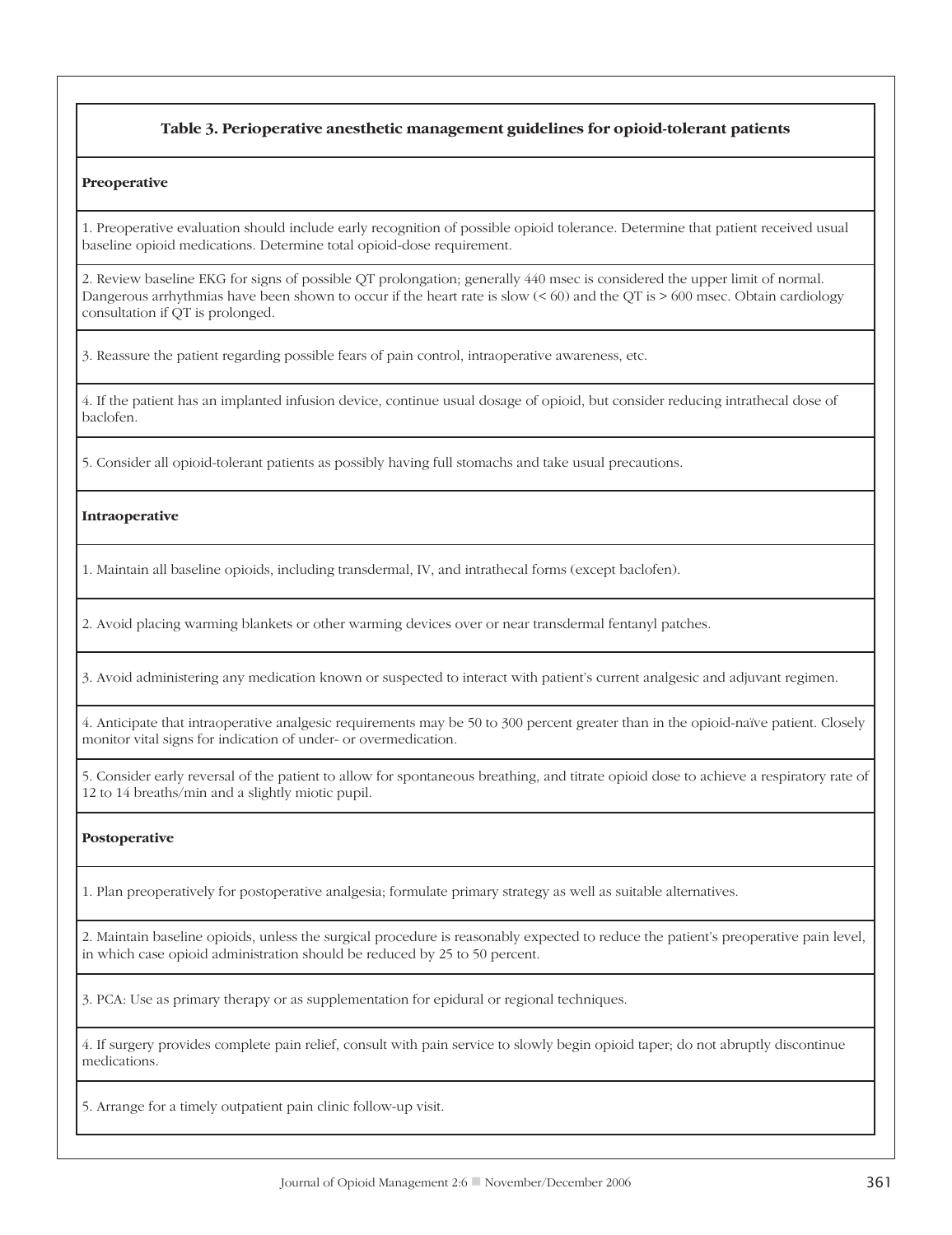*Dima Rozen, MD, Assistant Professor of Anesthesiology, Director of Neuromodulation, Department of Anesthesiology and Pain Medicine, Mount Sinai Medical Center, New York, New York.*

*Noah P. DeGaetano, MD, Department of Psychiatry, Mount Sinai Medical Center, New York, New York.*

## **REFERENCES**

1. Elliott AM, Smith BH, Penny KI, et al.: The epidemiology of chronic pain in the community. *Lancet.* 1999; 354(9186): 1248-1252. 2. Ballantyne JC, Mao J: Opioid therapy for chronic pain. *N Engl J Med.* 2003; 349(20): 1943-1953.

3. Portenoy RK: Chronic opioid therapy in nonmalignant pain. *J Pain Symptom Manage.* 1990; 5(1 Suppl): S46-S62.

4. Portenoy RK: Opioid therapy for chronic nonmalignant pain: A review of the critical issues. *J Pain Symptom Manage.* 1996; 11(4): 203-217.

5. Haddox JD, Joranson DE, Angarola RT, et al.: Consensus statement from the American Academy of Pain Medicine and American Pain Society: The use of opioids for the treatment of chronic pain. *Clin J Pain.* 1997; 13: 6-11.

6. Collett BJ: Chronic opioid therapy for non-cancer pain. *Br J Anaesth.* 2001; 87: 133-143.

7. Clark JD: Chronic pain prevalence and analgesic prescribing in a general medical population. *J Pain Symptom Manage.* 2002; 23(2): 131-137.

8. Peng PW, Tumber PS, Gourlay D: Review article: Perioperative pain management of patients on methadone therapy. *Can J Anaest*. 2005; 52(2): 513-523.

9. O'Brien CP: Drug addiction and drug abuse. In Hardman JG, Limbird LE (eds.): *Pharmacological Basis of Therapeutics.* New York: McGraw-Hill, 2001.

10. Wikler A: Recent progress in research on the neurophysiologic basis of morphine addiction. *Am J Psychiatry.* 1948; 105: 329-338.

11. Taub A: Opioid analgesics in the treatment of chronic intractable pain of non-neo-plastic origin. In Kitahata LM, Collins JG (eds.): *Narcotic Analgesics in Anaesthesiology.* London: Williams and Wilkins, 1982.

12. Kreek MJ: Medical safety and side effects of methadone in tolerant individuals. *JAMA*. 1973; 223: 665-668.

13. Savage SR: Long-term opioid therapy: Assessment of consequences and risks. *J Pain Symptom Manage.* 1996; 11(5): 274-286.

14. Chu LF, Clark DJ, Angst MS: Opioid tolerance and hyperalgesia in chronic pain patients after one month of oral morphine therapy: A preliminary prospective study. *J Pain*. 2006; 7(1): 43-48.

15. Etches RC: Patient-controlled analgesia. *Surgery Clinic of North America.* 1999; 79: 297-312.

16. Schmid RL, Sandler AN, Katz J: Use and efficacy of low-dose ketamine in the management of acute postoperative pain: A review of current techniques and outcomes. *Pain*. 1999; 82: 111-125.

17. Weinbroum AA: A single small dose of postoperative ketamine provides rapid and sustained improvement in morphine analgesia in the presence of morphine-resistant pain. *Anesth Analg*. 2003; 96: 789-795.

18. Gomar C, Carrero EJ: Delayed arousal after general anesthesia associated with baclofen. *Anesthesiology*. 1994; 81: 1306-1307.

19. Wallden J, Thorn SE, Wattwil M: The delay of gastric emptying induced by remifentanil is not influenced by posture. *Anesth Analg*. 2004; 99(2): 429-434, table of contents.

20. Thorn SE, Wattwil M, Lindberg G, et al.: Systemic and central effects of morphine on gastroduodenal motility. *Acta Anaesthesiol Scand.* 1996; 40(2): 177-186.

21. Murphy DB, Sutton JA, Prescott LF, et al.: A comparison of the effects of tramadol and morphine on gastric emptying in man. *Anaesthesia.* 1997; 52(12): 1224-1229.

22. Murphy DB, Sutton JA, Prescott LF, et al.: Opioid-induced delay in gastric emptying: A peripheral mechanism in humans. *Anesthesiology.* 1997; 87(4): 765-770.

23. Walker PW, Klein D, Kasza L: High dose methadone and ventricular arrhythmias: A report of three cases. *Pain.* 2002; 103: 321-324.

24. Gil M, Sala M, Anguera I, et al.: QT prolongation and Torsades de Pointes in patients infected with human immunodeficiency virus and treated with methadone. *Am J Cardiol.* 2003; 92(8): 995-997.

25. Kornick CA, Kilborn MJ, Santiago-Palma J, et al.: QTc interval prolongation associated with intravenous methadone. *Pain.* 2003; 105: 499-506.

26. Krantz MJ, Lefkowiez L, Hays H, et al.: Torsades de pointes associated with very-high dose methadone. *Ann Intern Med*. 2002; 137: 501-504.

27. Martell BA, Arnsten JH, Ray B, et al.: The impact of methadone induction on cardiac conduction in opiate users. *Ann Intern Med*. 2003; 139: 154-155.

28. Cruciani RA, Portenoy RK, Homel P: Drug-induced prolongation of QT interval. *N Engl J Med*. 2004; 350: 2618-2621.

29. Makkar RR, Fromm BS, Steinman RT, et al.: Female gender as a risk factor for torsades de pointes associated with cardiovascular drugs. *JAMA*. 1993; 270(21): 2590-2597.

30. Kay GN, Plumb VJ, Arciniegas JG, et al.: Torsade de pointes: The long-short initiating sequence and other clinical features: Observations in 32 patients. *J Am Coll Cardiol*. 1983; 2(5): 806- 817.

31. Rebeiz AG, Al-Khatib SM: A case of severe ischemia-induced QT prolongation. *Clin Cardiol.* 2001; 24(11): 750.

32. Reardon M, Malik M: QT interval change with age in an overtly healthy older population. *Clin Cardiol*. 1996; 19(12): 949-952.

33. Ahnve S, Vallin H: Influence of heart rate and inhibition of autonomic tone on the QT interval. *Circulation.* 1982; 65(3): 435-439.

34. Ahnve S: QT interval prolongation in acute myocardial infarction. *Eur Heart J*. 1985; 6(Suppl D): 85-95.

35. Roden DM: Drug-induced prolongation of the QT interval. *N Engl J Med*. 2004; 350: 1013-1022.

36. Al-Khatib SM, Allen LaPointe NM, Kramer JM, et al.: What clinicians should know about the QT interval. *JAMA*. 2003; 289: 2120.

37. Viskin S: Long QT syndromes and torsades de pointes. *Lancet*. 1999; 354: 1625-1633.

38. Moss AJ: Measurement of the QT interval and the risk associated with QTc interval prolongation: A review. *Am J Cardiol.* 1993; 72: 23B-25B.

39. Cruciani RA, Sekine R, Homel P, et al.: Measurement of QTc in patients receiving chronic methadone therapy. *J Pain Symptom Manage*. 2005; 29: 385-391.

40. Krantz MJ, Lewkowiez L, Hays H, et al.: Torsade de pointes associated with very-high-dose methadone. *Ann Intern Med*. 2002; 137(6): 501-504.

41. Gourlay GK, Kowalski SR, Plummer JL, et al.: The transdermal administration of fentanyl in the treatment of postoperative pain: Pharmacokinetics and pharmacodynamic effects. *Pain*. 1989; 37: 193-202.

42. Duthie DR, Rowbotham DJ, Wyld R, et al.: Plasma fentanyl concentrations during transdermal delivery of fentanyl to surgical patients. *Br J Anaesth*. 1988; 60: 614-618.

43. Frolich MA, Giannotti A, Modell JH: Opioid overdose in a patient using a fentanyl patch during treatment with a warming